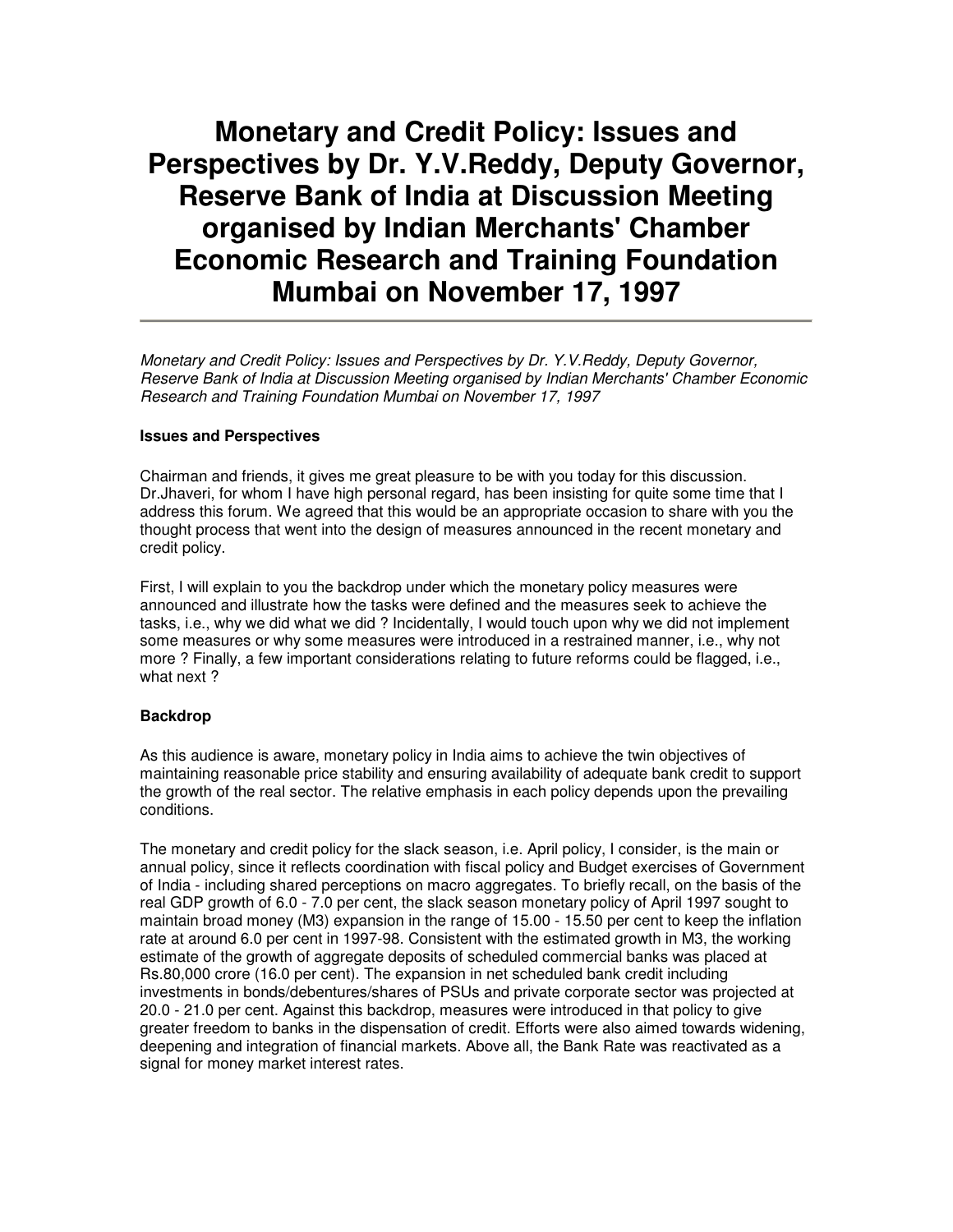On May 30, 1997, the Committee on Capital Account Convertibility submitted its report, setting out the approach to CAC in India, sketching out the international experience, examining the preconditions/signposts relevant for the institution of CAC in India and presenting the road map for CAC in India.

In June, 1997, with a view to aligning the Bank Rate to the changing conditions, we reduced the Bank Rate by one percentage point to 10.0 per cent. Thereafter, on a review of the prevailing monetary and credit situation and the developments in the foreign exchange market, we deregulated the interest rates on term deposits under Non-Resident (External) Rupee (NRE) Accounts scheme and reduced interest rates on post-shipment credit by one percentage point, in September 1997

The mid-term policy in October 1997 noted that macro-economic indicators remained satisfactory since April 1997. M3 moved in the projected trajectory showing an increase of 7.4 per cent up to October 10, 1997; the year-on-year growth was 15.6 per cent. Growth in deposits was strong at 7.5 per cent up to October 10. There was a significant drop in the inflation rate despite the oil price hike. The year-on-year increase in the Wholesale Price Index was 4.1 per cent as on October 4, 1997 as compared with 6.5 per cent a year ago. Interest rates, across maturities and instruments showed a marked downward movement. Following the two percentage points reduction in Bank Rate since April 1997, there was a corresponding reduction in deposit rates. Many public sector banks had brought down their Prime Lending Rates (PLR) by one percentage point to 13.5-14.5 per cent. Private sector banks and foreign banks also had brought down their PLRs. Yet, non-food bank credit had shown a growth of only 1.3 per cent during the financial year up to October 10, 1997. But, measures implemented in the policy gave a thrust to bank investments in PSU and corporate bonds and debentures and commercial paper which increased by Rs.8,315 crore as on that date as compared with a lower order of increase of Rs.1,259 crore during the corresponding period of the previous year. Corporates also availed of external commercial borrowings on a substantial scale. Conditions on the capital market remained sluggish. The monsoon conditions assured that agricultural performance would continue to be satisfactory. Industrial production in the first four months was sluggish. Export growth was also somewhat tardy at 2.9 per cent in US dollar terms up to August 1997 while import growth was 7.6 per cent. Deceleration in the growth of trade was perceptible. Exchange rates remained stable barring a brief period. Foreign currency assets of the RBI increased by US\$3.7 billion reflecting the strength of the capital account. The budgeted borrowing programme of States was completed while almost the whole of the programme of the Centre was also completed. Investments in Government securities was substantially higher. There was a perceptible decline in net RBI credit to Central Government.

Taking cognisance of these trends, the monetary and credit policy of October 1997 marginally altered the expectation of GDP growth rate for 1997-98 closer to 6.0 per cent and retained the money supply growth target of 15.0-15.5 per cent as also the estimate of increase in aggregate deposits. Recognising the changes in asset-portfolio mix of the banks, the estimated growth in non-food credit was combined with investments (in bonds/ debentures/shares of PSUs and private corporate sector and CP) and was targeted at to 20.0 per cent for 1997-98.

There was a also a perception that while larger corporates had easier access to resources, middle corporates were starved of bank resources. Select activities such as trading were also in need of credit flows. Incidentally, the policy could not ignore some lessons from global developments - in particular the criticality of the health of financial sector and the potential volatility of capital flows under certain circumstances.

## **Tasks**

The tasks set for monetary and credit policy for the second half of 1997-98 were derived from this environment. Broadly speaking, the tasks were: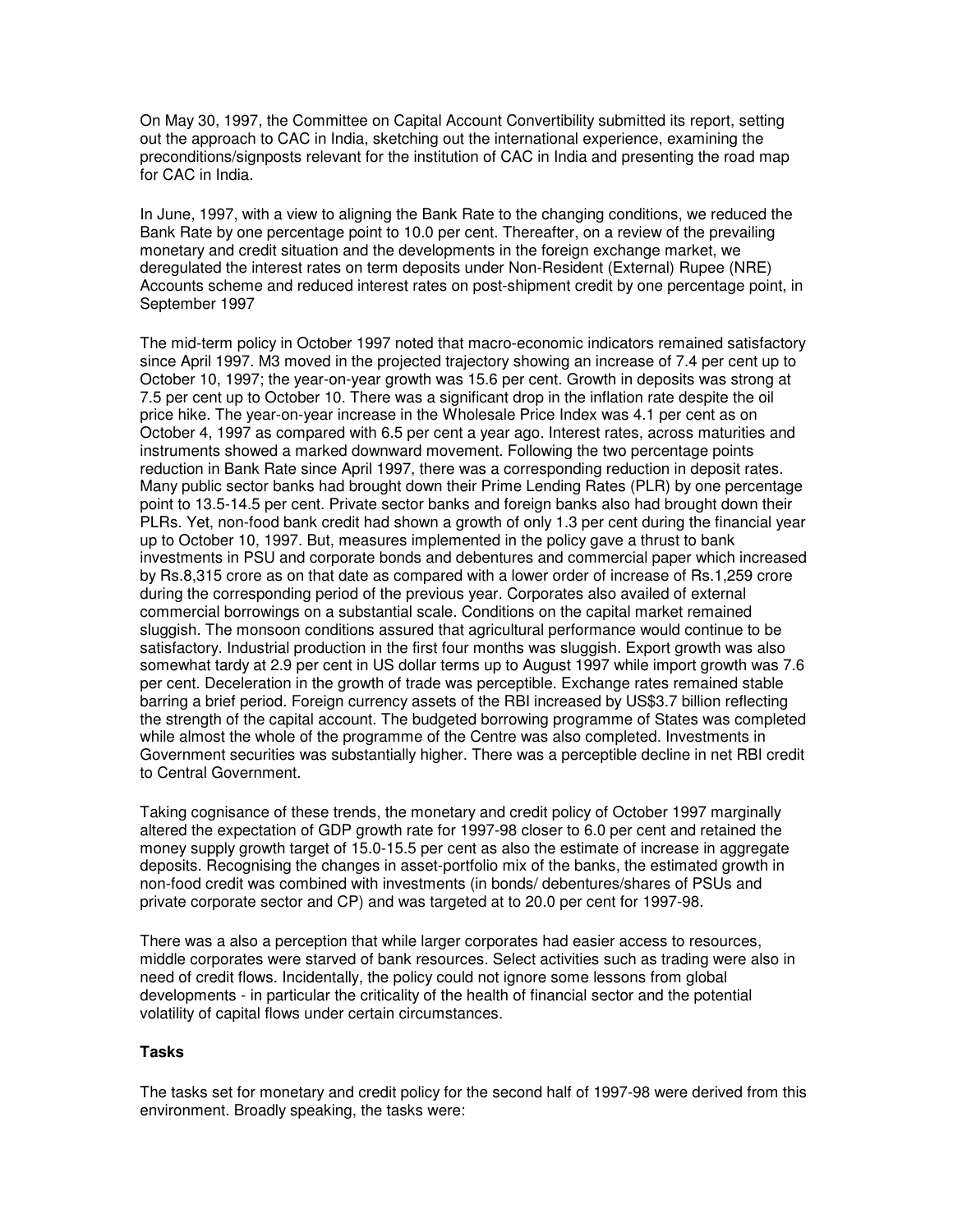First, it sought to augment the lendable resources of banks.

Second, it signified thrust on reduction of direct methods of monetary control and initiated the use of interest rates for transmitting monetary stance signals.

Third, it contained measures aimed at reducing the cost of resources and preserving the profitability of banks.

Fourth, it aimed at enhancing the delivery of credit.

Fifth, it persevered with the reform and integration of the financial markets.

Now, let me get into the specific measures to demonstrate how they seek to achieve the set objectives.

#### **Augmenting the Lendable Resources of Banks**

You may recall that the Narasimham Committee had proposed that the Reserve Bank progressively reduce the use of CRR. While there has been a shift from the direct methods of monetary control to indirect instruments, the RBI has been using the instrument of CRR in a flexible manner to serve its monetary policy objectives. The Report of the Committee on Capital Account Convertibility also indicated that the banking system continues to face very high reserve requirements relative to international standards, which acts as a tax on the banking system with implications on the spreads. The Committee recommended the reduction in the average effective CRR to 8 per cent in 1997-98. As part of financial sector reforms and with a view to releasing further resources to the banking system for lending, the CRR was recently reduced by 2 percentage points.

You would appreciate that the direction, viz., reduction in CRR was dictated by the reform agenda. The extent, viz., 2 per cent; the phasing, viz., in eight phases; and the caution, viz., that reduction in CRR during February and March is contingent on the monetary and price situation at that time, reflect judgments in the current context. We also take account of significant positive impact on banks' incomes and profitability, whenever CRR is reduced, at prevailing levels of compensation. The objective of further reductions to reach the statutory minimum of 3 per cent need to be pursued, but the pace would depend on the monetary developments in future.

The Narasimham Committee had also recommended the reduction in SLR to 25 per cent which had already more or less been achieved. The effective SLR required to be maintained was slightly higher than 25 per cent. In the recent past, banks have been maintaining SLR in excess of the stipulations. The current situation, it was felt, was ideal to rationalise the prescriptions on SLR and simplify the multiple prescriptions into a single or uniform SLR prescription of 25 per cent.

## **Interest Rate Signals for Transmitting Monetary Policy Stance**

Sustained low rates of inflation lead to lower inflationary expectations and pave the way for bringing down nominal rates of interest. The yields on Treasury Bills and long-dated securities had shown steep falls both in the primary and secondary markets, reflecting lower inflationary expectations. The rate of inflation was low during 1996-97 and continued to be low during 1997- 98. Hence, in order to recognise this trend and to have a signalling effect on other interest rates in the financial sector, the Bank Rate had to be reduced. The reduction in Bank Rate would expectedly act as a signal of lowering interest rates in the economy and translate into lower deposit and lending rates. The real issue at this juncture was not whether to reduce, but, by how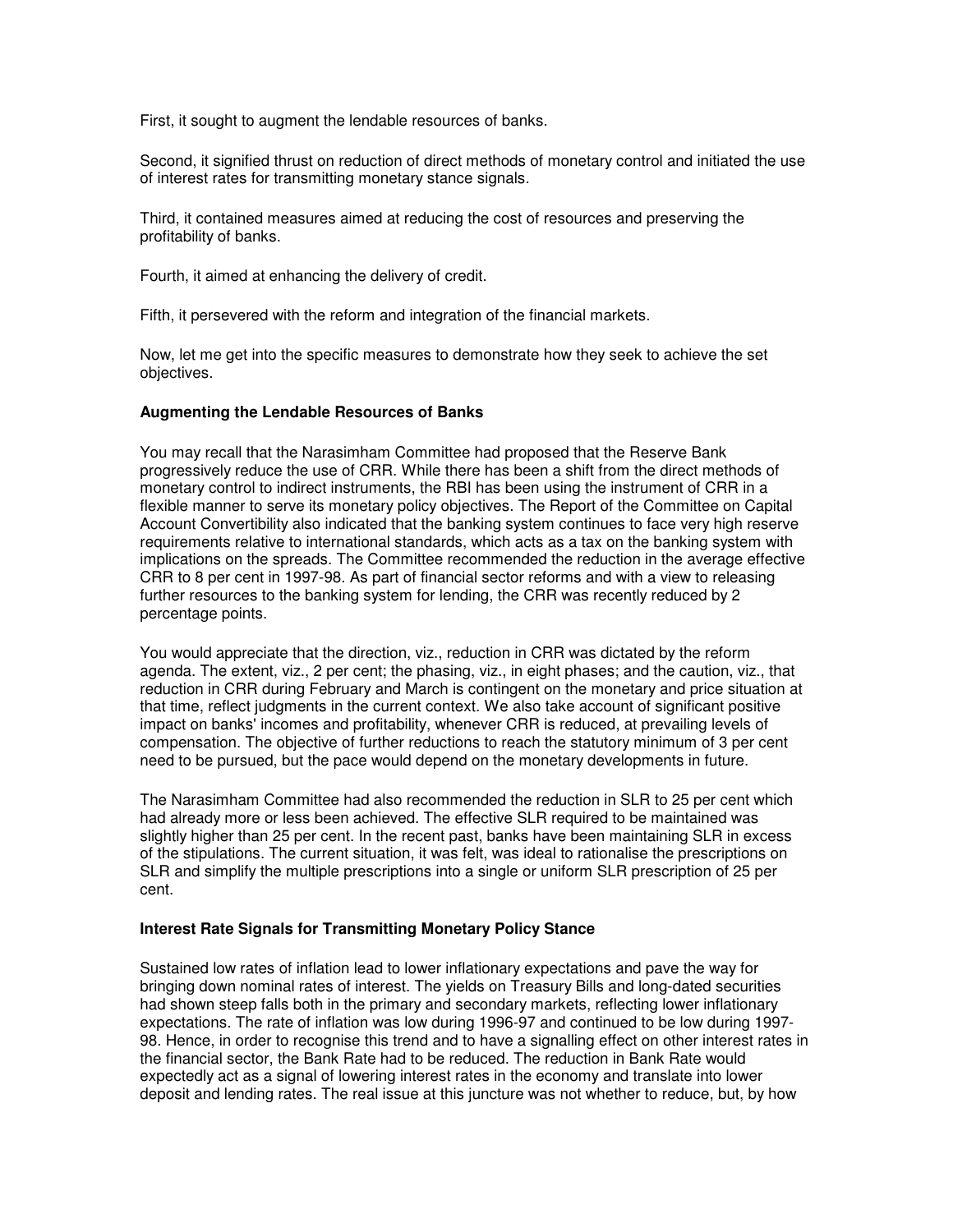much to reduce. A judgment was made that one per cent reduction would be appropriate, given all the factors - though some in the media argued for more and a few for less.

On the deposits side, barring the savings rate, the term deposit rates for maturity of 30 days to one year and interest rates on FCNR-B deposits, all other rates were already free. Interest rates on NRE deposits had recently been freed in September 1997. As part of the liberalisation process, therefore, the RBI in this policy, deregulated the interest rates on domestic term deposit rates while maintaining the minimum period of maturity at 30 days. This again, was an important decision since we had a choice between a justifiable ceiling on interest rate linked to Bank Rate and total freeing. Once we judged that the Bank Rate by itself, is a good and effective signal, formal prescription appeared redundant.

The minimum maturity is another area where there were three options. Status quo, abolition, and a reduction to 15 days. After deliberation, status quo was maintained to enable the banking system, especially public sector banks to cope up with total deregulation of rates. Removal of the minimum period could result in volatility of funds as depositors would tend to move funds into term deposits out of current accounts frequently, thereby adding to the cost of funds of the banks.

The RBI also partly deregulated interest rates on FCNR(B) deposits which was being fixed subject to ceilings prescribed by the RBI from time to time. The overall objective of the RBI was to keep the cost around or below LIBOR/Swap. A view was, therefore, taken that we can as well make the objective explicit, though this would remove an instrument with the RBI to moderate or enhance flows through prescribed ceiling while providing flexibility to banks to fix their own interest rates subject to such a ceiling of LIBOR/Swap. This enables banks flexibility in terms of cost of funds, deposit mix and better asset-liability management. What is more important is interest rates could be fixed or floating and it was easy to take this decision once we gave up RBI's prescriptions. We are aware that some procedural clarifications are needed here.

Incidentally, the issue of interest rate on Savings Accounts was also examined. The developments in interest rates all around and increasing tendency to operate them virtually as Current Accounts would suggest a reduction in these rates. Such reduction could help banks to reduce their costs of deposits. However, the savings account is an important source of comfort to millions of middle class, rural, semi-urban savers. Also, even as it is, the cost of these deposits is less than other resources to banks except current account. The interest rates on Small Savings Scheme of Government continue unchanged. Even in the banking community, the opinion was very evenly divided. One alternative was to reduce interest on savings accounts with cheque facilities and increase the rate on non-cheque facilities - but experience suggests that this would be a messy arrangement. Finally, we could deregulate these interest rates also, but the response of the banking system to such a move is not clear, and we in the RBI just could not absolve ourselves of some responsibility to the investors of small savers at this stage.

On the lending side, reduction in interest rates on pre-shipment export credit was a measure of rationalisation. In an endeavour to promote exports, the lending rates for export related activities are normally kept below the PLR for other general advances. The post-shipment rupee export credit had gradually been brought down but the pre-shipment credit remained at slightly higher levels. In order to align the interest rate on pre-shipment credit with other falling interest rates, the RBI brought it down across-the-board by one percentage point.

There were a number of representations from banks regarding the provision that banks should extend housing finance to intermediaries at 1.5 percentage points below the PLR. Many banks had reduced their PLRs to about 13.5 per cent after April 1997 and this stipulation implied that the intermediaries were able to access finance at very low rates for advances which were generally beyond Rs.2 lakh. Banks represented that many intermediaries were willing to access finance at PLR but this provision prevented them from doing so. In fact, it was argued that this provision, apart from unnecessarily prescriptive, was actually choking flows to the housing sector. Hence,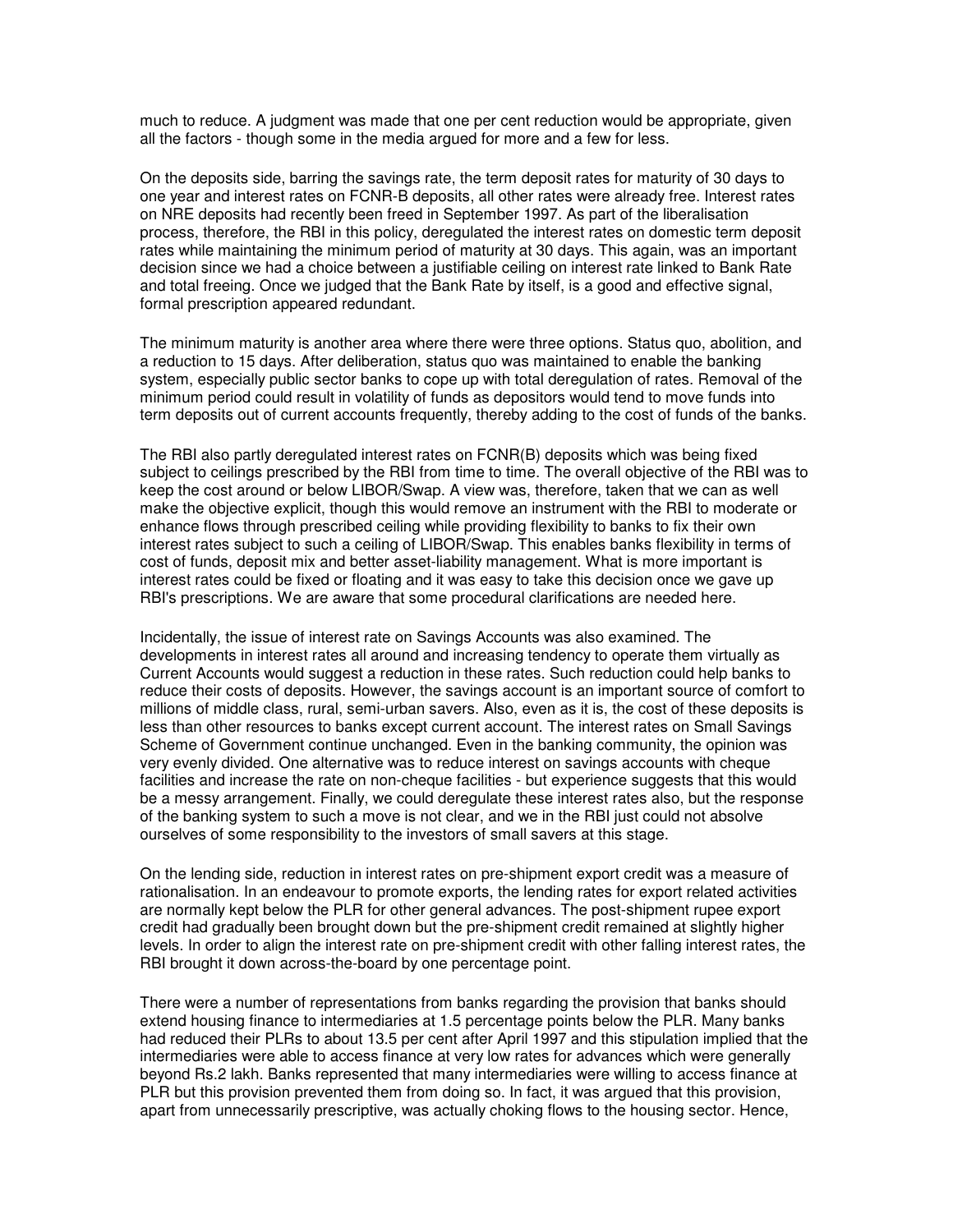as a part of the deregulation process and as a measure of rationalisation, we allowed banks to lend at different rates subject to the ceiling of PLR. Thus, while providing banks with a certain degree of flexibility, we had to assure that funds to this sector are available at lower rates.

Until this policy allowed banks to prescribe a separate Prime Term Lending Rate (PTLR) for term loans of 3 years and above, only a single PLR was allowed to be prescribed. In addition, banks were required to announce a spread over PLR. Some banks argued that the uniform spread to all maturities reflected only credit risk and not maturity risk. It was also argued that lending rates were sticky only because a single PLR was announced across different maturities. Operationally, it is possible to charge a premium over PLR for maturity risk but it was not considered to be desirable in the context of transparency. we, therefore, decided to allow banks to announce a separate PLR for term loans of three years and above. Traditionally, in our country, long-term loans are priced lower than working capital loans, though this meant an inverse yield curve. Recent announcements of lending rates by banks indicate a continuation of this practice.

## **Reducing the Cost of Raising Resources**

A number of measures taken by the RBI impact the profitability of banks, but we have been urging the banks to pass on the benefit to customers. We have been carefully monitoring this since there is a perception in some quarters that banks are adding to their profitability. We note that banks, particularly, public sector banks, argue that the inherited large Non-Performing Assets (NPA) and huge overheads, especially, inflexible staff expenses make it difficult for them to lower the cost of lending. Further, the banks argue that effect of reduction in interest rates on lending is mostly instantaneous, while that on deposit rates is mostly operative after a lag, i.e., after existing deposits mature. This system worked to the advantage of banks as long as interest rates were rising but now that interest rates have taken a downturn, banks are at a disadvantage. The severity of the problem of lags would be moderated once we achieve stability in inflation and interest rates. For now, we have this given situation. We cannot ignore the health of banking system - especially balance sheets of banks and other financial intermediaries while ensuring effectiveness of our policy. So, we do look at impact of our policy on profitability.

To enable banks subserve the signal of immediate downward movement in interest rates, some action was needed, in addition to CRR reduction. This was in the form of some cushion in fixing interest rate on CRR balances payable by the RBI to banks.

The payment of interest on CRR balances is an issue which has generated some debate. I have recently addressed this issue elsewhere but I would like to reiterate them here. At the outset, let me recollect the views of Narasimham Committee in this regard that interest rate should be paid to banks on their CRR requirement above the basic minimum, broadly related to banks' average cost of deposits. Over the years, owing to fiscal policy considerations, corrective action was required in terms of high reserve ratio. Such a reserve ratio while providing monetary control, acts as a tax on banks' resources and results in higher interest rate spreads. Under the circumstances, in order to mitigate the excess burden on the banking sector, the RBI had to compensate banks by payment of interest on CRR in excess of the statutory minimum of 3 per cent. At some stage, it was decided not to pay interest on incremental CRR but emphasise more towards the objective of CRR reduction which serves the interests of banking system as also monetary policy. While this may seem a logically correct approach, the two-tier system (with a high rate of 10.5 per cent on balances relating to the pre-March 1990 period and nil thereafter) results in discrimination against newly established banks or those banks that increase their deposits at a rate higher than that of the system over a prolonged period of seven years. It is inevitable that it would take some time to reduce the CRR to the statutory minimum. During the transition to the reduction in CRR to the statutory minimum which will be contingent on moderate money supply expansion, there is a choice between the discriminatory two-tier formula and the non-discriminatory single rate.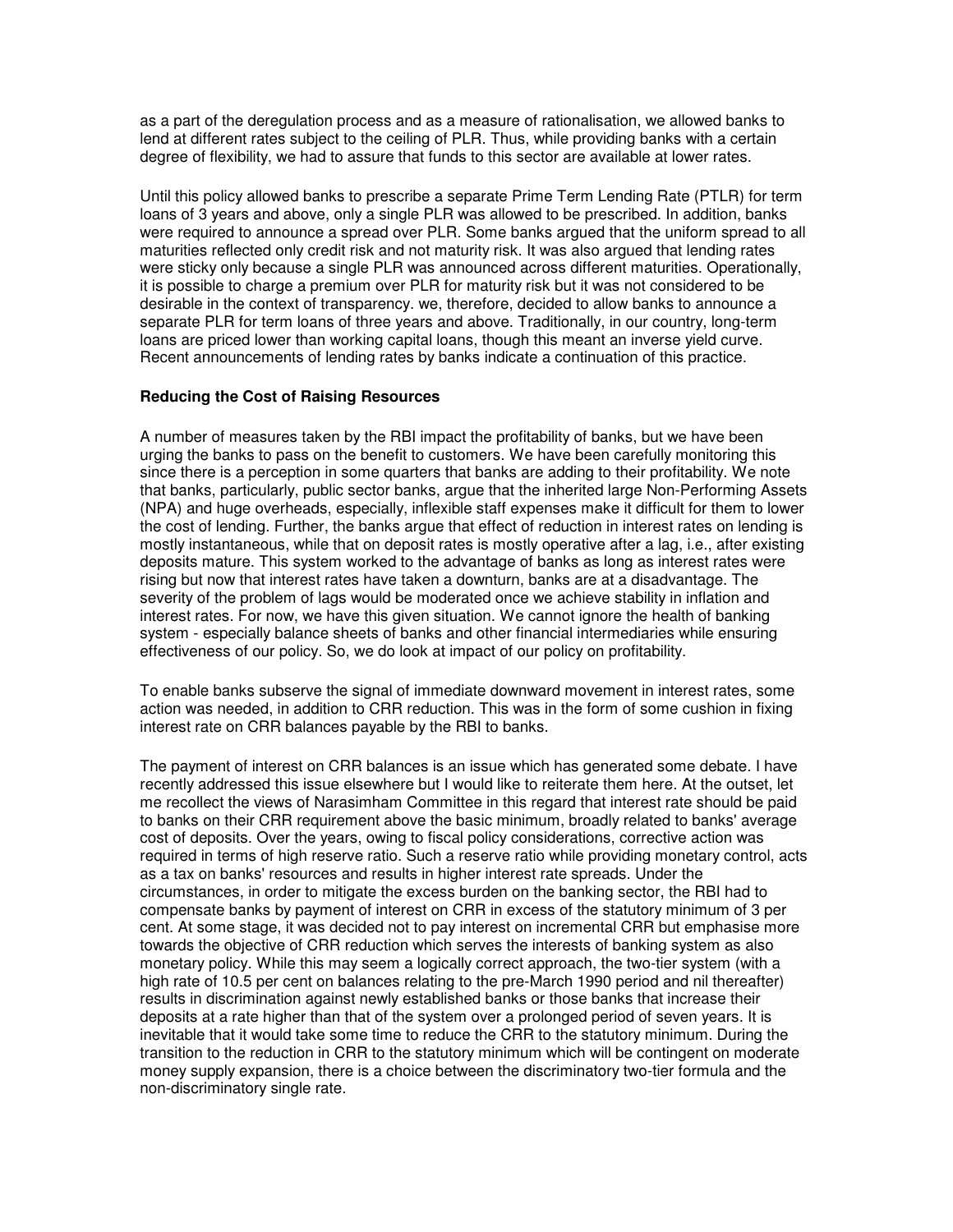The prevailing effective rate of interest on CRR balances for the system as a whole was about 3.5 per cent. By fixing it to a uniform rate of 4.0 per cent, most banks would benefit. With the downward trend in interest rates and the release of liquidity to the banking system, the slightly enhanced rate of interest on CRR would thus help act as a cushion against any possible impairment in profitability.

# **Credit Delivery**

In April 1997, we had taken a number of measures to give greater freedom to banks and their customers. Response has been impressive in some areas such as use of CP, bonds and debentures, in financing large corporates. But, in some others such as abolition of MPBF, the response has been somewhat slow in instituting an alternate system to MPBF, signifying the importance of change as also capacity of the banking system to cope with the speed of reforms. We should recognise that there are no quick fixes to the issue of credit delivery; and even within what is possible in the system, institutional and attitudinal aspects should not be ignored.

In this policy, we have emphasised the need for change in attitudes and procedures - especially on financing to trade and services. In particular, we noticed that medium and small borrowers need to get at least as much advantage as large corporate borrowers do out of liberalisation, and it is this concern which led us make a specific mention in this policy, of different categories of borrowers - small, medium and large.

Other sectors which needed attention at this stage are housing and the road and water transport sectors due to their large multiplier effects. The policy increased the scope of bank lending to these sectors. Credit to small scale industrial units also require attention. SSI units have been representing that they have been experiencing problems on account of delayed receipt of payment from supplier corporates due to the latter's reluctance to abide by bill discipline. By specifying that not less than 25 per cent of the total inland credit purchases of the borrowers should through bills drawn on them by concerned sellers, the policy attempted to lubricate the manufacturing process as also promote the bill culture.

Industry had been representing that the bridge loans facility which was banned sometime back should be restored. Conditions in the primary market are hardly buoyant and there was a case for restoring the facility to corporates. But, one has to recognise that there needs to be two sides to a bridge; hence the need to proceed with caution. The measure suggested accepts the relevance of bridge loans both as an instrument and as a current need, but severe caution and limits have been placed. Whenever windows of opportunities arise, the banks and corporates can now promptly use this instrument.

## **Integration of Financial Markets**

The April policy announced a number of measures to widen, deepen and integrate the financial markets. This policy aimed to foster the inter-linkages between the markets. A package of measures spanning the main components of the financial markets, viz., money market, government securities market and foreign exchange market were announced.

Reducing the minimum size of transaction in respect of corporates routing their funds in the money market through primary dealers, will increase the participants, provide greater flexibility and also increase the liquidity in the market. Similarly, reducing the minimum size of issue of certificates of deposit would offer more flexibility to banks. In this context, I wish to point out that banks have been representing that they may be allowed to offer different rates for deposits of uniform maturities for different customers depending on the size of the deposits. Reducing the size of issue of CDs would serve this purpose. Likewise, permitting MMMFs to invest in corporate bonds would provide added liquidity as also help increase the average return on their portfolios.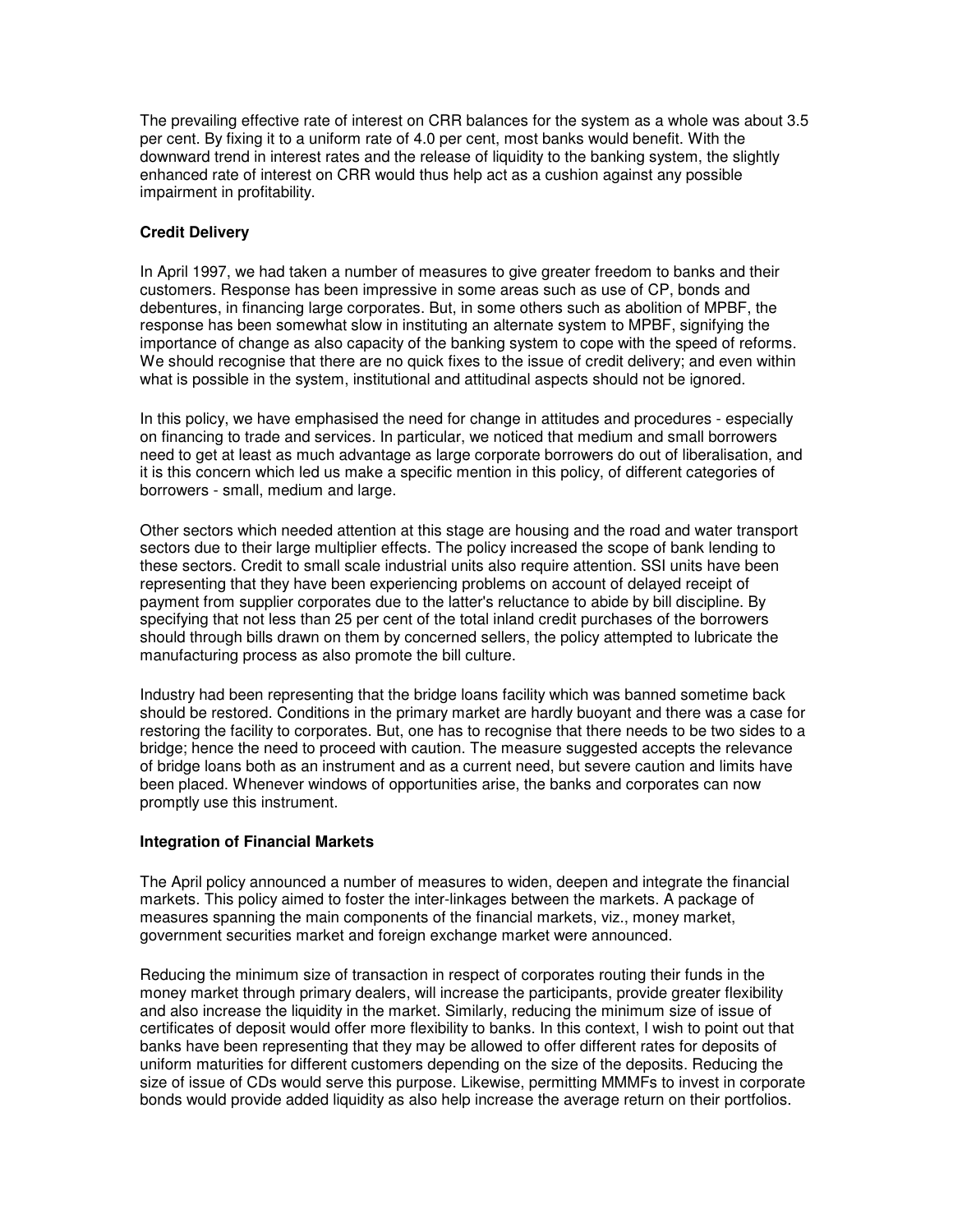In the Government securities market, wide ranging measures were taken to improve transparency, increase the market players and increase the efficiency of market clearing mechanisms in the primary market and consequently improve the volume and depth in the secondary market. Introduction of uniform price auction for 91-day Treasury Bills and preannounced notified amounts for all auctions, placing non-competitive bids outside the notified amounts, allowing FIIs to invest in government securities in addition to corporate bonds within 30 per cent debt component are some of the measures towards this end.

In the non-government debt market, perhaps, a momentous decision relates to permission to market participants to enter into repo transactions in PSU bonds and debt securities when dematerialised and traded on recognised stock exchanges. Our stand has been that if and when repo transactions in bonds have to be restored, transparency has to be ensured. Repos in the perceived form will bring about transparency and will also increase the liquidity in the market.

A number of measures were taken in the foreign exchange market to integrate it with the international market. In April, we allowed banks to borrow/invest upto a maximum extent of \$ 10 million each in international markets. This decision was taken with a view to ensuring greater alignment of forward premia with the interest rate differentials. Banks have been asking us for higher limits. We believe it would be preferable to adopt a formula based approach for borrowing and lending as this would obviate the need for case by case approval. We also allowed banks to provide credit/non-credit facilities to Indian joint ventures abroad subject to a limit of 5 per cent of tier-1 capital and allowed Indian fund managers to invest in overseas market within an overall cap of \$ 500 million and individual ceiling of \$ 50 million. These measures and a few others which we introduced will pave the way towards further liberalisation of the capital account and are in line with the phase 1 recommendations of the CAC Report.

A key issue in the channel of transmission of monetary policy is the extent to which a policy induced change in interest rate affects all short-term money market rates, and in turn spread to the entire spectrum of interest rates. The propagation of monetary policy actions along the term structure of interest rates depends upon various factors, including the structure of the money market. There is demand from the market to permit corporates and financial institutions to participate both as borrowers and lenders in the call money market. A number of issues arise in this context, mainly from the point of view of minimising systemic risks. It may not be desirable to allow corporates to transmit their asset-liability mismatches and business risks in the inter-bank call money market. I understand that in many countries, the inter-bank call money market is purely for inter-bank participants. Permitting FIs/corporates in the interbank call money market also raises the question of level-playing field among participants. At present, FIs are not subject to prudential liquidity requirements. They have recently been allowed to mobilise resources at more liberal and competitive terms. It would be prudent to subject them to liquidity requirements. The question is one of timing and phasing of the requirement so as not to abruptly disrupt their existing structures and the market.

Owing to the easy liquidity conditions in the money market, banks have opted not to use the refinance facility. Perhaps, we have to consider operating one-day repos and reverse repos at market determined rates or through offering two-way quotes in Treasury Bills in the secondary market, to influence the liquidity and interest rates in the market.

There are many more measures that have been suggested, formally through representations or meetings of our Advisory Committees informally in interactive sessions and through the powerful media. We look at each of them very seriously and we readily concede that some of them are eminently desirable. But, in implementing some measures, a few participants would be able to take advantage, while many participants may need time to cope. So we, take up these measures relating to markets, somewhat carefully, ensuring that other regulatory procedures and systems are well equipped. So, let us assure you all that many more, perfectly justifiable suggestions will